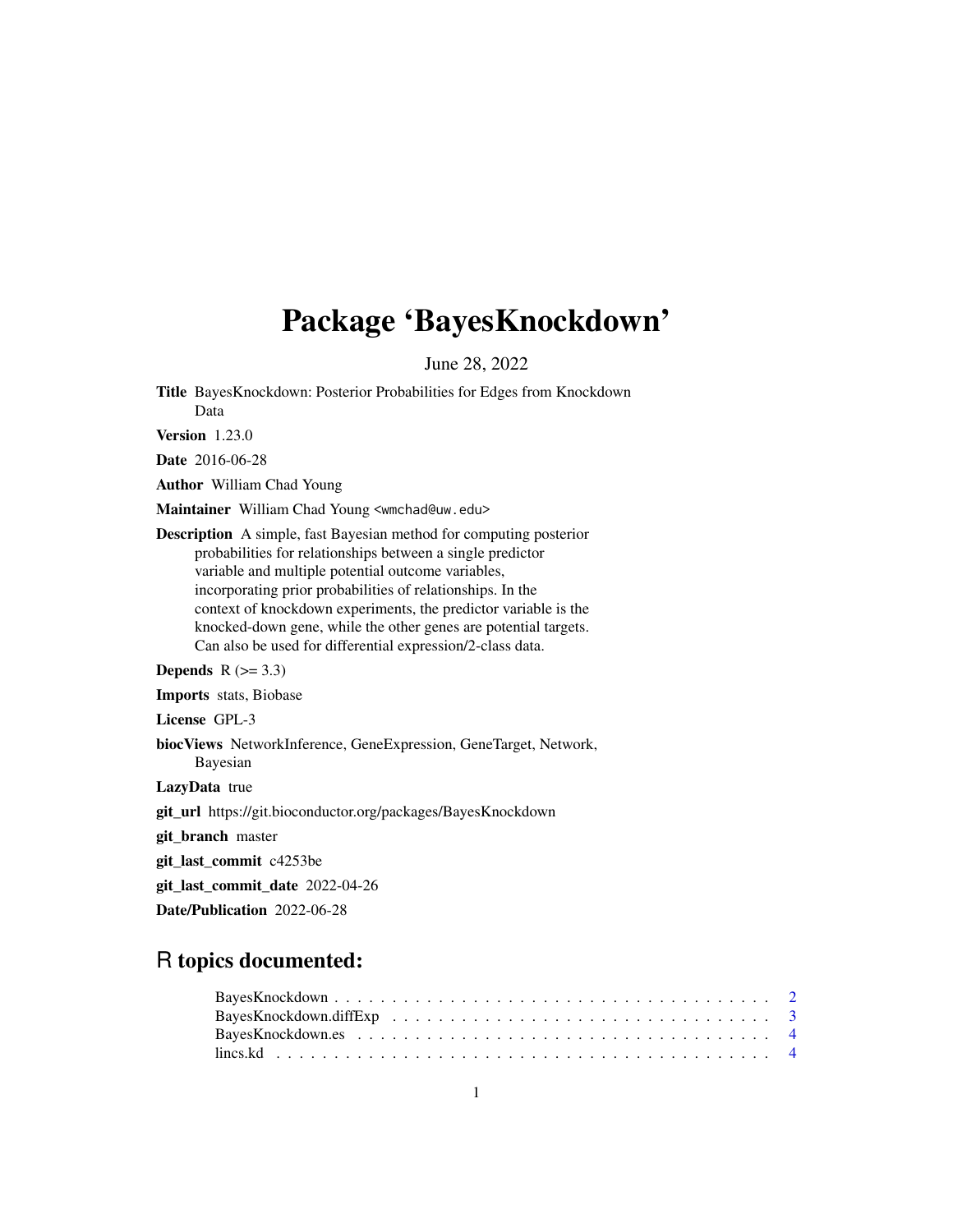<span id="page-1-0"></span>**Index** [6](#page-5-0) **6** 

BayesKnockdown *Posterior Probabilities for Knockdown Data*

#### Description

Calculates posterior probabilities for edges from a knocked-down gene to each of a set of potential target genes. More generally, it calculates posterior probabilities between a single predictor variable and each of a set of response variables, incorporating prior probabilities potentially unique to each response variable.

#### Usage

BayesKnockdown(x, y, prior =  $0.5$ , g = sqrt(length(x)))

#### Arguments

| $\mathsf{x}$ | n-vector of predictor data. In knockdown experiments, this is a vector of the<br>expression levels of the knocked-down gene across n experiments.                                             |
|--------------|-----------------------------------------------------------------------------------------------------------------------------------------------------------------------------------------------|
| y            | Outcome matrix: p (number of outcomes measured) by n (number of samples).<br>In knockdown experiments, this is a matrix of all the gene measurements for<br>genes that were not knocked down. |
| prior        | Prior probabilities for the outcome variables. Defaults to 0.5 for all variables.                                                                                                             |
| g            | The value to use for Zellner's g-prior. Defaults to the square root of the number<br>of observations.                                                                                         |

#### Value

A vector of p posterior probabilities indicating the probability of a relationship between the predictor variable and each outcome variable.

#### Examples

```
n <- 100;
p \le -10;
x \leq -rnorm(n);y <- matrix(nrow=p, data=rnorm(n*p));
y[3,] <- y[3,] + 0.5*x;
```
BayesKnockdown(x, y);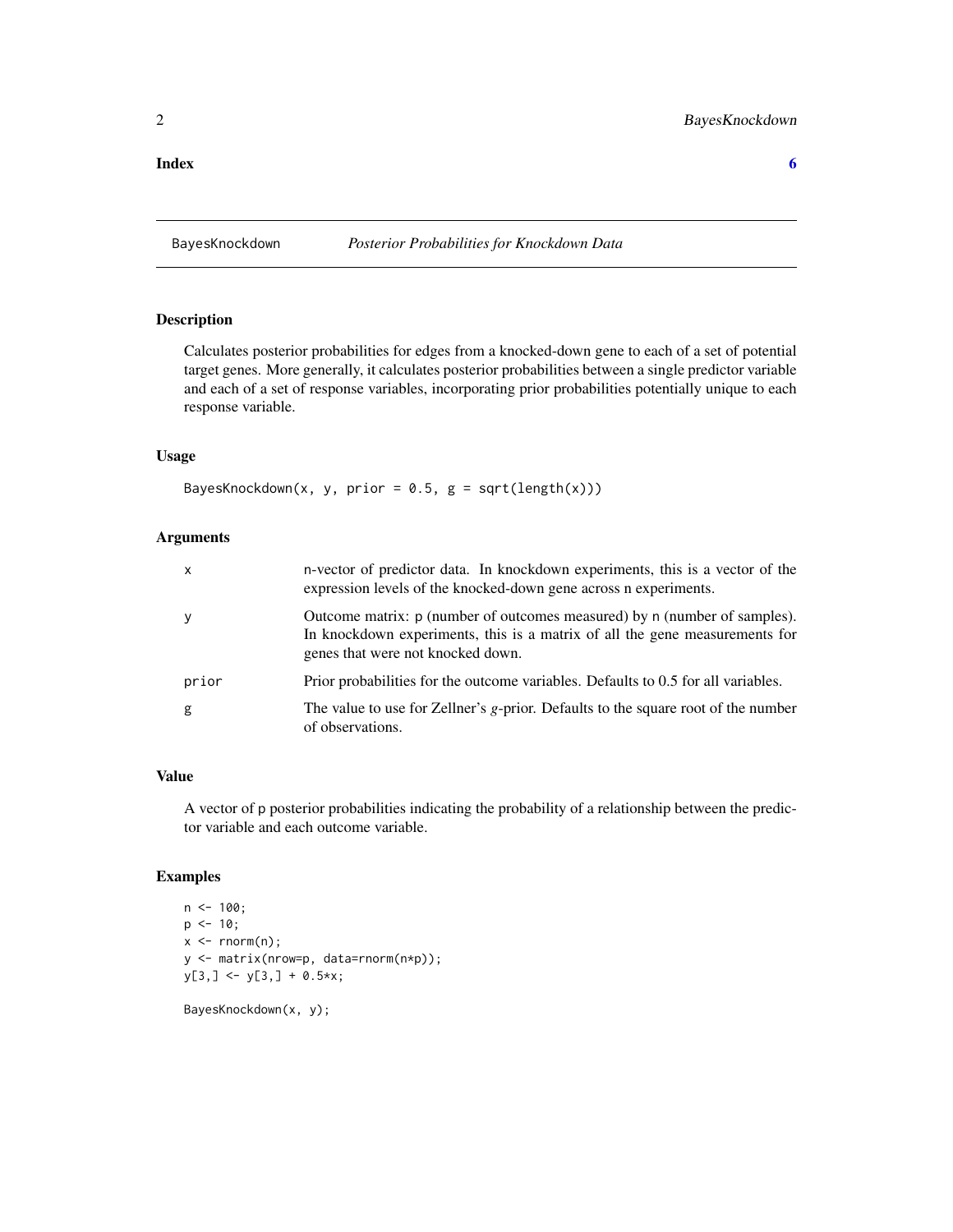<span id="page-2-0"></span>BayesKnockdown.diffExp

*Posterior Probabilities for 2-class Data*

# Description

Calculates posterior probabilities for each gene in a set of experiments is differentially expressed between two sets of experimental conditions. More generally, it calculates posterior probabilities that each measured variable is different between two classes, incorporating prior probabilities potentially unique to each variable.

#### Usage

```
BayesKnockdown.diffExp(y1, y2, prior = 0.5, g = sqrt(ncol(y1) + ncol(y2)))
```
# Arguments

| y1    | Condition 1 outcome matrix: p (number of outcomes measured) by n1 (number<br>of samples for condition 1).                               |
|-------|-----------------------------------------------------------------------------------------------------------------------------------------|
| y2    | Condition 2 outcome matrix: p (number of outcomes measured) by n2 (number<br>of samples for condition 2).                               |
| prior | Prior probabilities for the outcome variables. Defaults to 0.5 for all variables.                                                       |
| g     | The value to use for Zellner's g-prior. Defaults to the square root of the number<br>of observations (combined across both conditions). |

# Value

A vector of p posterior probabilities indicating the probability that each outcome variable is different between the two classes.

# Examples

```
n1 < -15;
n2 < -20;p \le -10;
y1 <- matrix(nrow=p, data=rnorm(n1*p));
y2 <- matrix(nrow=p, data=rnorm(n2*p));
y2[3,] \leftarrow y2[3,] + 0.5;
```
BayesKnockdown.diffExp(y1, y2);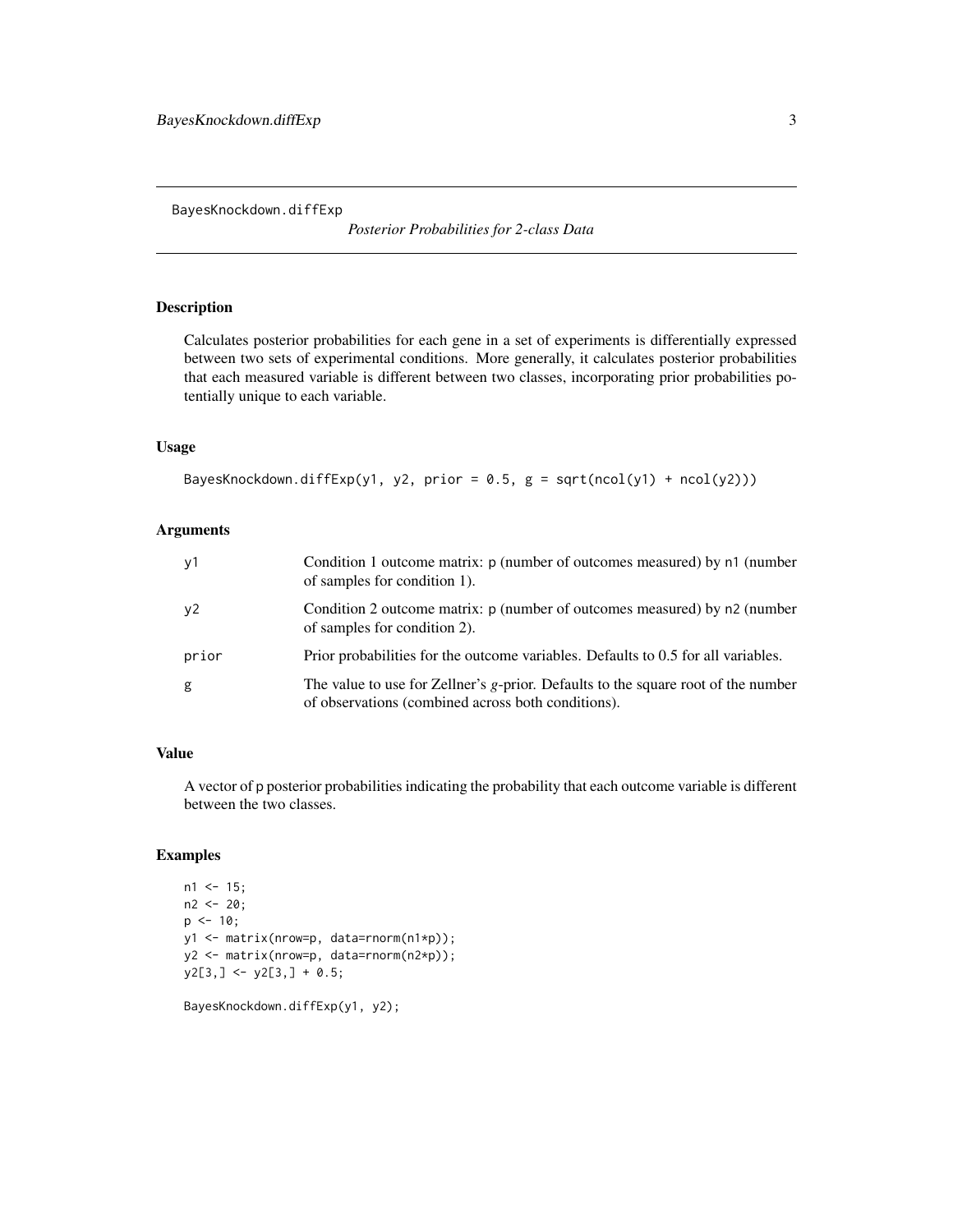<span id="page-3-0"></span>

#### Description

Calculates posterior probabilities for an ExpressionSet object by defining one feature as the predictor. Each other feature in the ExpressionSet is is then used as a response variable and posterior probabilities are calculated, incorporating prior probabilities potentially unique to each response variable.

#### Usage

```
BayesKnockdown.es(es, predFeature, prior = 0.5, g = sqrt(dims(es)[2,1]))
```
#### **Arguments**

| es          | An Expression Set object with p features and n samples.                                               |
|-------------|-------------------------------------------------------------------------------------------------------|
| predFeature | The name of the feature to use as the predictor.                                                      |
| prior       | Prior probabilities for the outcome variables. Defaults to 0.5 for all variables.                     |
| g           | The value to use for Zellner's g-prior. Defaults to the square root of the number<br>of observations. |

#### Value

A vector of p-1 posterior probabilities indicating the probability of a relationship between the predictor variable and each outcome variable.

#### Examples

```
library(Biobase);
data(sample.ExpressionSet);
subset <- sample.ExpressionSet[1:10,];
BayesKnockdown.es(subset, "AFFX-MurIL10_at");
```
lincs.kd *LINCS L1000 Knockdown Example Dataset*

#### Description

Example knockdown dataset from the National Institute of Health (NIH) Library of Integrated Network-based Cellular Signatures (LINCS) program (<http://lincsproject.org>).

#### Usage

data("lincs.kd")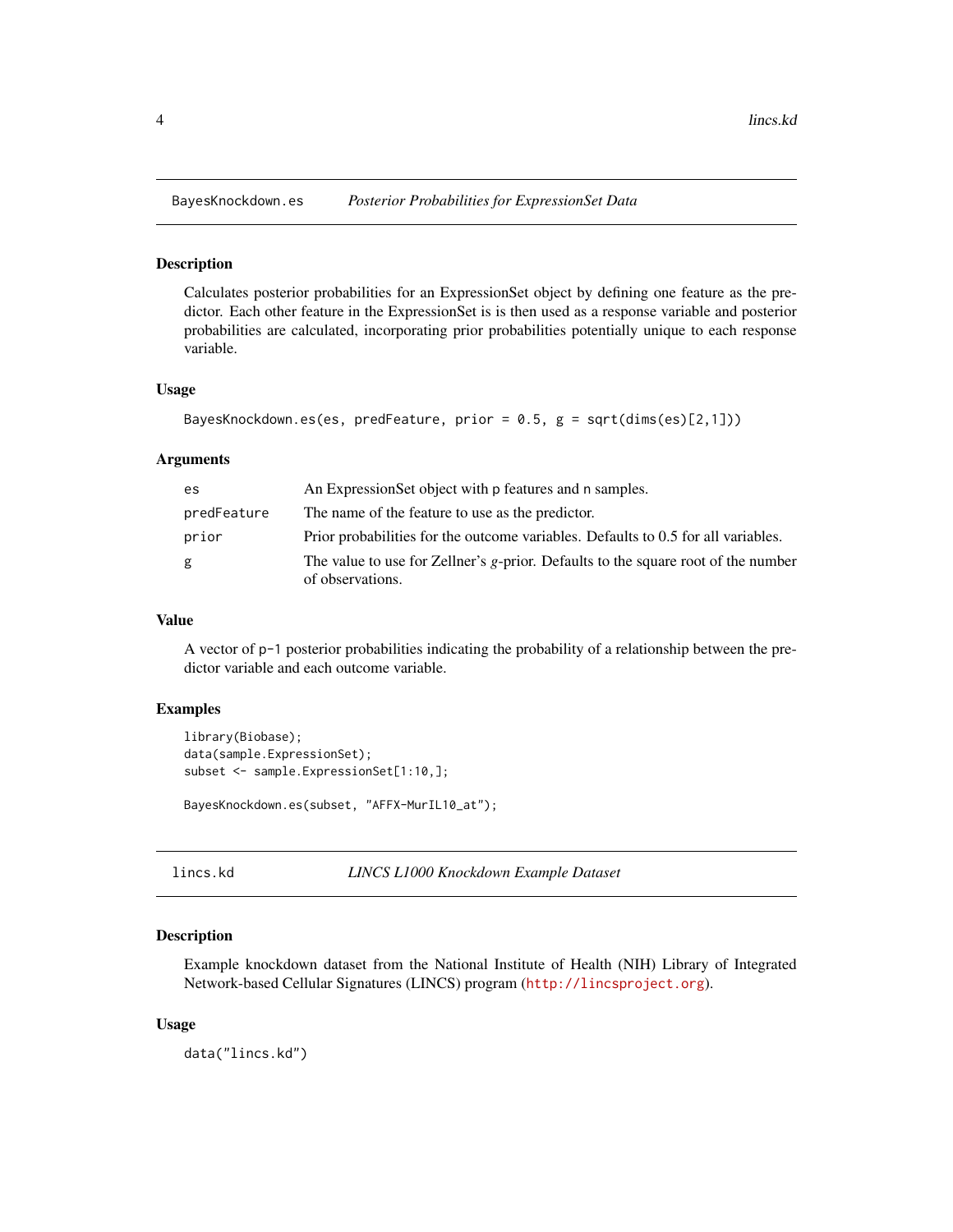#### lincs.kd 5

# Format

The data is a 21x27 matrix. Each row is the expression level of a different gene across 27 knockdown experiments.

#### Details

This data is from the National Institute of Health (NIH) Library of Integrated Network-based Cellular Signatures (LINCS) program (htpp://lincsproject.org). The aim of this program is to generate genetic and molecular signatures of cells in response to various perturbations. To support this endeavor, many large datasets have been made available, including proteomic and imaging data.

The data is from knockdown experiments targeting gene PPARG in cell line A375. The first row is the expression levels of PPARG in 27 different experiments, while the other rows are a subset of the measured genes in the same experiments. The data has been normalized to account for differences in the experimental settings, as described in Young, et al. (2016).

#### Value

matrix

#### Source

http://lincscloud.org

## References

Duan, Q., et al. (2014), LINCS Canvas Browser: interactive web app to query, browse and interrogate LINCS L1000 gene expression signatures. Nucleic Acids Research, gku476

#### Examples

data(lincs.kd)